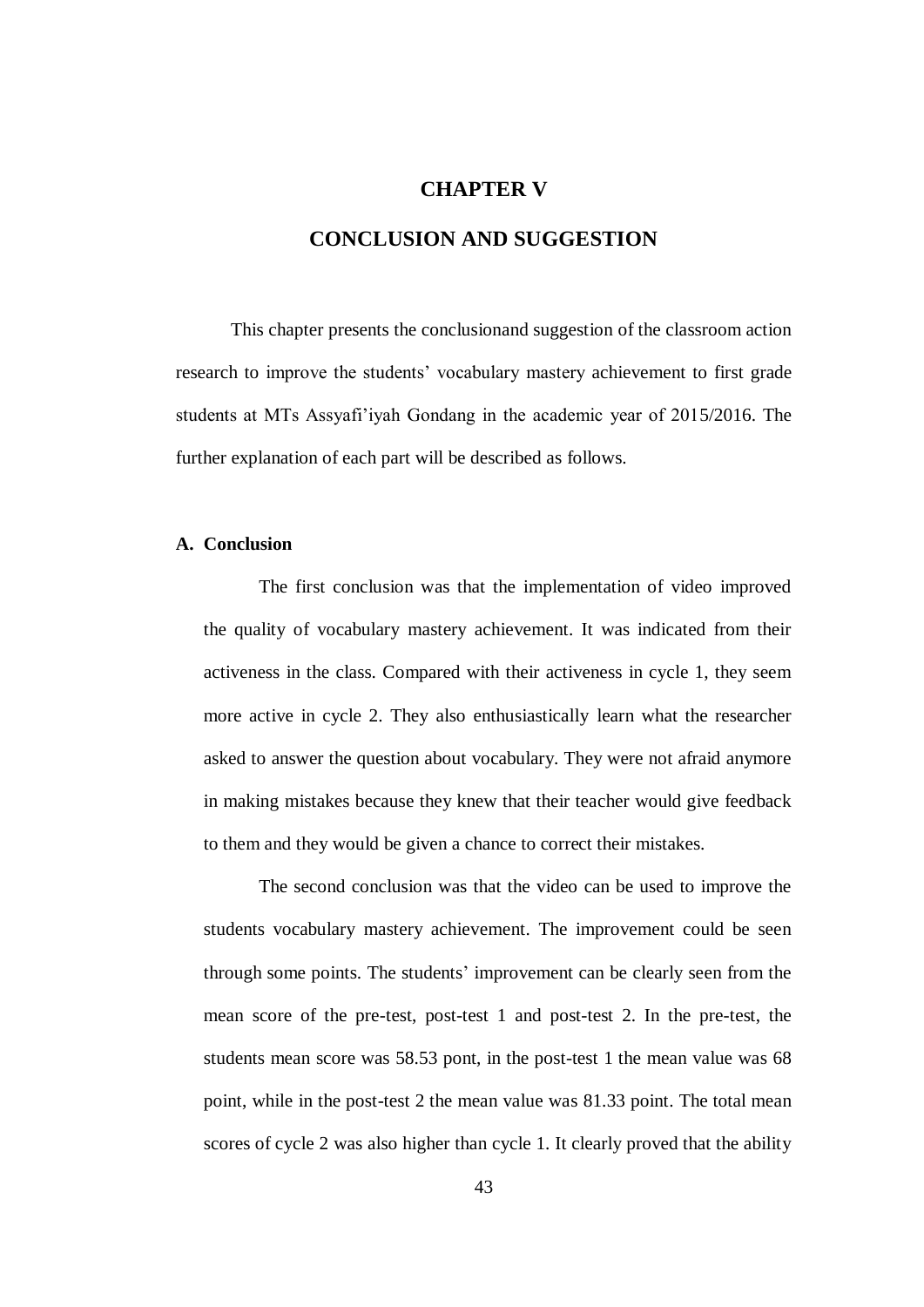of the students in vocabulary mastery was improved from cycle to cycle after they had been taught through video.

The third, video given from the teacher helped the students to improve their vocabulary mastery achievement, and still many things. By applying video, it will help them avoided the same mistakes in the future because the students were interested with it and would remembered the content of video. The teacher also should give the directly feedback if there were any students who have mistakes.

## **B. Suggestion**

After conducting the research, the researcher proposes suggestions for English teacher, students, and other researchers as presented below.

- 1. The teachers are suggested to use video as one of media to get the students' attention and enthusiasm in teaching learning process. Teacher should carefully in determining the media gives chance to the students to listen and repeat the words. The teacher in selecting video must consider entertainment, education, student's need and also level of the students.
- 2. The students can find the other English video Especially in increasing vocabulary mastery achievement. They should have more practices both in school and their home so that it will help them to learn complemented with facilities and various English easier.